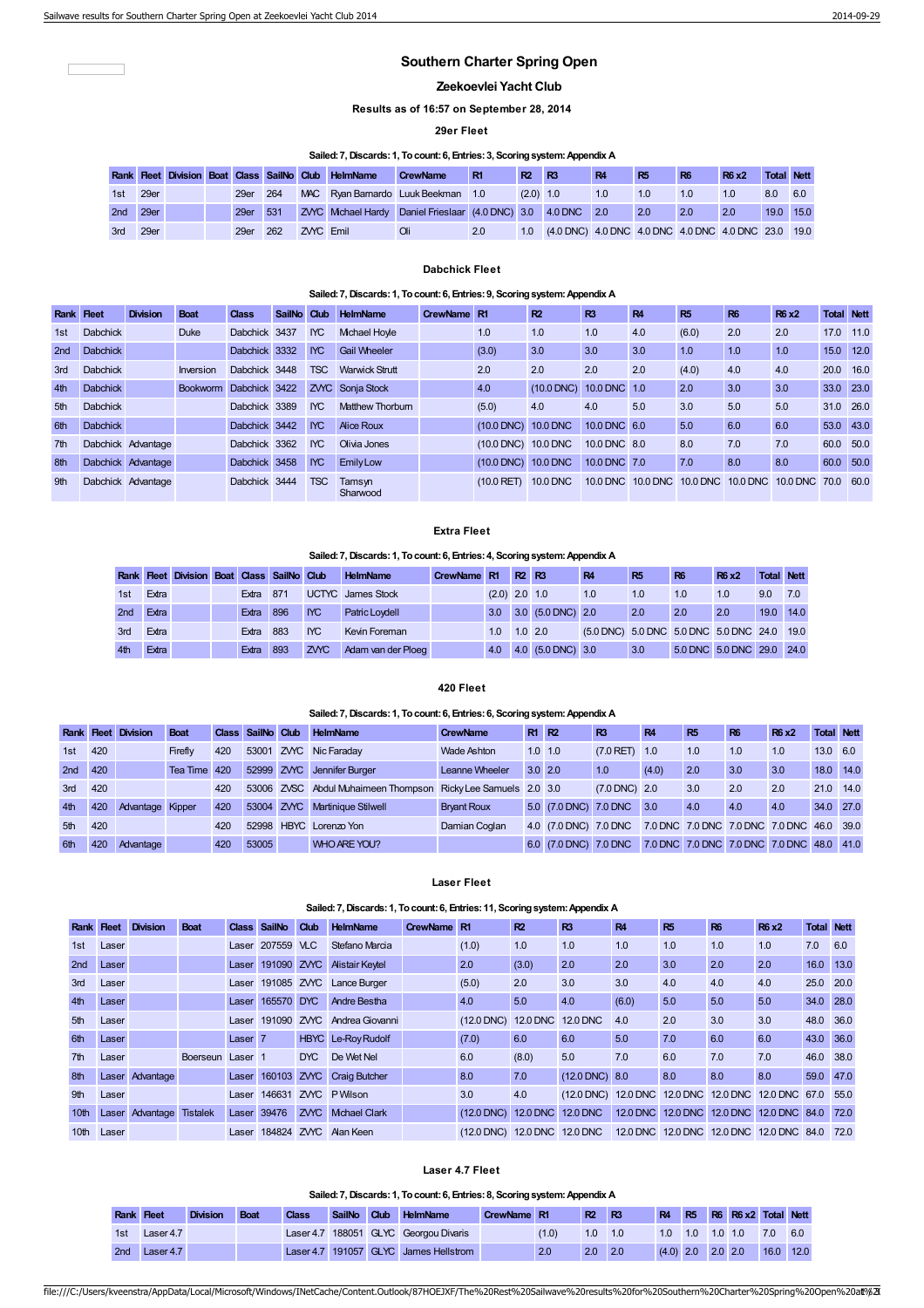| 3rd | Laser 4.7 |                                            |                      |            | Laser 4.7 191118 MBYC Megan Robertson  | 3.0             | 4.0         | 5.0                                 | 5.0         | $(8.0)$ 4.0 4.0           |           | 33.0 25.0 |  |
|-----|-----------|--------------------------------------------|----------------------|------------|----------------------------------------|-----------------|-------------|-------------------------------------|-------------|---------------------------|-----------|-----------|--|
| 4th | Laser 4.7 |                                            | Laser 4.7 171060 IYC |            | Daniel Teanby                          | 6.0             | 5.0         | $(9.0 \text{ DNC})$ 3.0 6.0 3.0 3.0 |             |                           |           | 35.0 26.0 |  |
| 5th | Laser 4.7 |                                            | Laser 4.7 158283 IYC |            | Javier Arabonis                        | 4.0             | 3.0         | 3.0                                 | $(7.0)$ 4.0 |                           | 6.0 6.0   | 33.0 26.0 |  |
| 6th | Laser 4.7 |                                            |                      |            | Laser 4.7 191028 ZVYC Sarah-Jane Deary | 5.0             | 6.0         | 4.0                                 |             | $2.0$ $(7.0)$ $7.0$ $7.0$ |           | 38.0 31.0 |  |
| 7th |           | Laser 4.7 Advantage Lionheart Laser 4.7 80 |                      | <b>HYC</b> | <b>Cullen Keytel</b>                   | 7.0             | $(8.0)$ 7.0 |                                     | 8.0         | 3.0                       | $5.0$ 5.0 | 43.0 35.0 |  |
| 8th |           | Laser 4.7 Advantage                        | Laser 4.7 37113      |            | <b>ZVYC</b> Patrick Jackson            | $(9.0$ RET) 7.0 |             | 6.0                                 | 6.0         | 5.0                       | 8.0 8.0   | 49.0 40.0 |  |

## **Finn Fleet**

## **Sailed:7,Discards:1, Tocount:6, Entries:9, Scoringsystem:Appendix A**

|                 |             | <b>Rank Fleet Division</b> | <b>Boat</b>                     |             | Class SailNo Club |            | <b>HelmName</b>              | CrewName R1 |                     | R <sup>2</sup>      | R <sub>3</sub>           | <b>R4</b>               | <b>R5</b> | R <sub>6</sub> | R6 x2 Total Nett |           |      |
|-----------------|-------------|----------------------------|---------------------------------|-------------|-------------------|------------|------------------------------|-------------|---------------------|---------------------|--------------------------|-------------------------|-----------|----------------|------------------|-----------|------|
| 1st             | <b>Finn</b> |                            |                                 | <b>Finn</b> | 11                | <b>IYC</b> | Gareth Blanckenberg          |             | (1.0)               | 1.0                 | 1.0                      | 1.0                     | 1.0       | 1.0            | 1.0              | 7.0       | 6.0  |
| 2nd             | <b>Finn</b> |                            |                                 | <b>Finn</b> | 1 Blue            |            | ZVYC Greg Davis              |             | 2.0                 | 2.0                 | 2.0                      | 2.0                     | 2.0       | $(3.0)$ 3.0    |                  | 16.0 13.0 |      |
| 3rd             | <b>Finn</b> |                            |                                 | <b>Finn</b> | 51                | <b>TSC</b> | <b>Richard Hutton-Squire</b> |             | (5.0)               | 3.0                 | 4.0                      | 3.0                     | 3.0       | 5.0            | 5.0              | 28.0      | 23.0 |
| 4th             | <b>Finn</b> |                            |                                 | Finn        |                   |            | RCYC Morgan Evans            |             | 3.0                 | $(10.0$ DNC $)$ 6.0 |                          | 7.0                     | 4.0       | 2.0            | 2.0              | 34.0 24.0 |      |
| 5th             | <b>Finn</b> |                            |                                 | <b>Finn</b> | 535               |            | ZVYC Marco Tobin             |             | 6.0                 | 4.0                 | 3.0                      | 6.0                     | (8.0)     | 4.0            | 4.0              | 35.0 27.0 |      |
| 6th             | Finn        |                            |                                 | Finn        | $\overline{2}$    |            | <b>ZVYC</b> ASerritslev      |             | 4.0                 | 6.0                 | $(10.0 \text{ DNC})$ 5.0 |                         | 5.0       | 8.0            | 8.0              | 46.0 36.0 |      |
| 7th             |             | Finn Advantage             |                                 | <b>Finn</b> | 769               |            | <b>ZVYC</b> Stefan Falcon    |             | 7.0                 | 5.0                 | 5.0                      | (10.0 DNC) 10.0 DNC 7.0 |           |                | 7.0              | 51.0 41.0 |      |
| 8th             | Finn        |                            | Advantage Octopussy IV Finn 111 |             |                   | <b>ZWC</b> | Mark Thompson                |             | 8.0                 | 7.0                 | $(10.0$ DNC) 4.0         |                         | 6.0       | 9.0            | 9.0              | 53.0 43.0 |      |
| 9 <sub>th</sub> | <b>Finn</b> |                            |                                 | <b>Finn</b> | 2 Pink            |            | lan                          |             | (10.0 DNC) 10.0 DNC |                     | <b>10.0 DNC</b>          | 8.0                     | 7.0       | 6.0            | 6.0              | 57.0      | 47.0 |

# **Laser Radial Fleet**

# **Sailed:7,Discards:1, Tocount:6, Entries:14, Scoringsystem:Appendix A**

| <b>Rank</b>      | <b>Heet</b>     | <b>Division</b> | <b>Boat</b>           | <b>Class</b>    | <b>SailNo</b>  | Club         | <b>HelmName</b>              | <b>CrewName</b> | R <sub>1</sub> | R <sub>2</sub> | R <sub>3</sub>  | R4             | R <sub>5</sub>  | <b>R6</b>          | <b>R6 x2</b>       | <b>Total Nett</b> |      |
|------------------|-----------------|-----------------|-----------------------|-----------------|----------------|--------------|------------------------------|-----------------|----------------|----------------|-----------------|----------------|-----------------|--------------------|--------------------|-------------------|------|
| 1st              | Laser<br>Radial |                 | Tango<br><b>Bravo</b> | Laser<br>Radial | 174054 YCSA    |              | <b>Thomas</b><br>Baumgartl   |                 | 2.0            | 2.0            | (3.0)           | 2.0            | 2.0             | 1.0                | 1.0                | 13.0              | 10.0 |
| 2nd              | Laser<br>Radial |                 |                       | Laser<br>Radial | 188080 ZVYC    |              | Perry Harrison-<br>Hyde      |                 | 1.0            | 3.0            | 1.0             | 5.0            | (15.0)<br>DNC)  | 4.0                | 4.0                | 33.0              | 18.0 |
| 3rd              | Laser<br>Radial |                 |                       | Laser<br>Radial | 160056 IYC     |              | <b>Calvin Gibbs</b>          |                 | 3.0            | 5.0            | (7.0)           | 3.0            | 3.0             | 2.0                | 2.0                | 25.0              | 18.0 |
| 4th              | Laser<br>Radial |                 |                       | Laser<br>Radial | 160088 TSC     |              | Dylan Long                   |                 | 4.0            | 1.0            | 2.0             | (6.0)          | 1.0             | 6.0                | 6.0                | 26.0              | 20.0 |
| 5th              | Laser<br>Radial |                 | Scrap                 | Laser<br>Radial |                | 158285 FHBSC | <b>Belinda Hayward</b>       |                 | (5.0)          | 4.0            | 5.0             | 1.0            | 5.0             | 3.0                | 3.0                | 26.0              | 21.0 |
| 6th              | Laser<br>Radial |                 |                       | Laser<br>Radial | 192011 ZWC     |              | <b>Jessica Dearv</b>         |                 | 7.0            | 6.0            | (15.0)<br>DNC)  | 4.0            | 4.0             | 5.0                | 5.0                | 46.0              | 31.0 |
| 7th              | Laser<br>Radial |                 |                       | Laser<br>Radial | 160138 ZWC     |              | <b>Brian Hallock</b>         |                 | (9.0)          | 8.0            | 4.0             | 8.0            | 8.0             | 8.0                | 8.0                | 53.0              | 44.0 |
| 8th              | Laser<br>Radial | Advantage       | Zippy                 | Laser<br>Radial | 191082 ZWC     |              | David Mallinson              |                 | 10.0           | 9.0            | 9.0             | (11.0)         | 9.0             | 7.0                | 7.0                | 62.0              | 51.0 |
| 9th              | Laser<br>Radial | Adsvantage      |                       | Laser<br>Radial | 1910           | ZVYC         | Nicholas Ryall               |                 | $(13.0)$ 11.0  |                | 10.0            | 7.0            | 7.0             | 10.0               | 10.0               | 68.0              | 55.0 |
| 10th             | Laser<br>Radial | Advantage       |                       | Laser<br>Radial | 160879 ZVYC    |              | <b>Matthew Morris</b>        |                 | 11.0           | 10.0           | 8.0             | (13.0)         | 12.0            | 9.0                | 9.0                | 72.0              | 59.0 |
| 11 <sup>th</sup> | Laser<br>Radial |                 |                       | Laser<br>Radial | 188049 HYC     |              | Frank van Baarsel            |                 | 8.0            | 7.0            | 6.0             | (15.0)<br>DNC) | <b>15.0 DNC</b> | 15.0<br><b>DNC</b> | 15.0<br><b>DNC</b> | 81.0              | 66.0 |
| 12th             | Laser<br>Radial | Advantage       |                       | Laser<br>Radial | 191040 GLYC    |              | Ashleigh<br><b>Hellstrom</b> |                 | 14.0           | 13.0           | (15.0)<br>DNC)  | 10.0           | 6.0             | 12.0               | 12.0               | 82.0              | 67.0 |
| 13th             | Laser<br>Radial | Advantage       |                       | Laser<br>Radial | $\overline{7}$ | ZVYC         | <b>Rod Gardner</b>           |                 | 12.0           | 12.0           | (15.0)<br>RET)  | 12.0           | 11.0            | 11.0               | 11.0               | 84.0              | 69.0 |
| 14th             | Laser<br>Radial |                 |                       | Laser<br>Radial | 160132         | ZVYC         | Ken Holliday                 |                 | 6.0            | (15.0)<br>DNC) | <b>15.0 DNC</b> | 9.0            | 10.0            | 15.0<br><b>DNC</b> | 15.0<br><b>DNC</b> | 85.0              | 70.0 |

# **Sonnet Fleet**

# **Sailed:7,Discards:1, Tocount:6, Entries:19, Scoringsystem:Appendix A**

| <b>Rank</b>      | <b>Heet</b> | <b>Division</b>  | <b>Boat</b>       | <b>Class</b> | <b>SailNo</b> | Club        | <b>HelmName</b>          | <b>CrewName</b>            | R <sub>1</sub> | R2    | R <sub>3</sub> | <b>R4</b> | <b>R5</b>      | <b>R6</b>      | <b>R6 x2</b>       | Total | <b>Nett</b> |
|------------------|-------------|------------------|-------------------|--------------|---------------|-------------|--------------------------|----------------------------|----------------|-------|----------------|-----------|----------------|----------------|--------------------|-------|-------------|
| 1st              | Sonnet      |                  |                   | Sonnet       | 563           | <b>FBYC</b> | S du Toit                | S Arnold                   | (2.0)          | 1.0   | 1.0            | 1.0       | 1.0            | 1.0            | 1.0                | 8.0   | 6.0         |
| 2 <sub>nd</sub>  | Sonnet      |                  | Ta Bem            | Sonnet       | 550           | ZWC         | <b>Rick Nankin</b>       | <b>Helen Nankin</b>        | 3.0            | 3.0   | 2.0            | 3.0       | (4.0)          | 2.0            | 2.0                | 19.0  | 15.0        |
| 3rd              | Sonnet      |                  |                   | Sonnet 541   |               |             | <b>UCTYC</b> Chris Gough | Mkhayla Bader              | 4.0            | (8.0) | 3.0            | 5.0       | 2.0            | 3.0            | 3.0                | 28.0  | 20.0        |
| 4th              | Sonnet      |                  | Darngonnet        | Sonnet 555   |               | <b>HYC</b>  | Davey James              | Jacqui Low                 | 1.0            | 2.0   | (20.0)<br>DNC) | 7.0       | 5.0            | 5.0            | 5.0                | 45.0  | 25.0        |
| 5th              | Sonnet      |                  |                   | Sonnet 517   |               | <b>ZVSC</b> | Mornay Harding           | <b>Luke Topass</b>         | $(12.0)$ 7.0   |       | 5.0            | 6.0       | 3.0            | 4.0            | 4.0                | 41.0  | 29.0        |
| 6th              | Sonnet      |                  |                   | Sonnet 546   |               |             | UCTYC Jeremy Foreman     | <b>Nina</b><br>Esterhuysen | $(11.0)$ 9.0   |       | 6.0            | 8.0       | 6.0            | 7.0            | 7.0                | 54.0  | 43.0        |
| 7th              | Sonnet      |                  |                   | Sonnet 57    |               | ZVSC        | <b>Raaid Pentolfe</b>    | Dean Topass                | 9.0            | 5.0   | 8.0            | 2.0       | 8.0            | (14.0)         | 14.0               | 60.0  | 46.0        |
| 8th              | Sonnet      |                  |                   | Sonnet 549   |               | ZWC         | Philip Baum              | <b>Tara Baum</b>           | 10.0           | 10.0  | (11.0)         | 11.0      | 10.0           | 6.0            | 6.0                | 64.0  | 53.0        |
| 9th              | Sonnet      |                  |                   | Sonnet 542   |               |             | UCTYC Alex Lehtinen      | Johanna                    | 8.0            | 4.0   | 4.0            | 14.0      | (20.0)<br>DNC) | 13.0           | 13.0               | 76.0  | 56.0        |
| 10 <sup>th</sup> | Sonnet      |                  | <b>Wild Thing</b> | Sonnet 485   |               | <b>VYC</b>  | <b>Bev Shaw</b>          |                            | (14.0)         | 12.0  | 7.0            | 13.0      | 9.0            | 8.0            | 8.0                | 71.0  | 57.0        |
| 11th             |             | Sonnet Advantage | Troubador         | Sonnet 535   |               | ZWC         | Roger Klein              | Aidan Klein                | (15.0)         | 13.0  | 10.0           | 9.0       | 12.0           | 9.0            | 9.0                | 77.0  | 62.0        |
| 12th             | Sonnet      |                  | aaya              | Sonnet 558   |               | <b>RCYC</b> | <b>Saths Moodley</b>     | Theo Yon                   | 5.0            | 11.0  | 9.0            | 12.0      | 7.0            | (20.0)<br>DNC) | 20.0<br><b>DNC</b> | 84.0  | 64.0        |